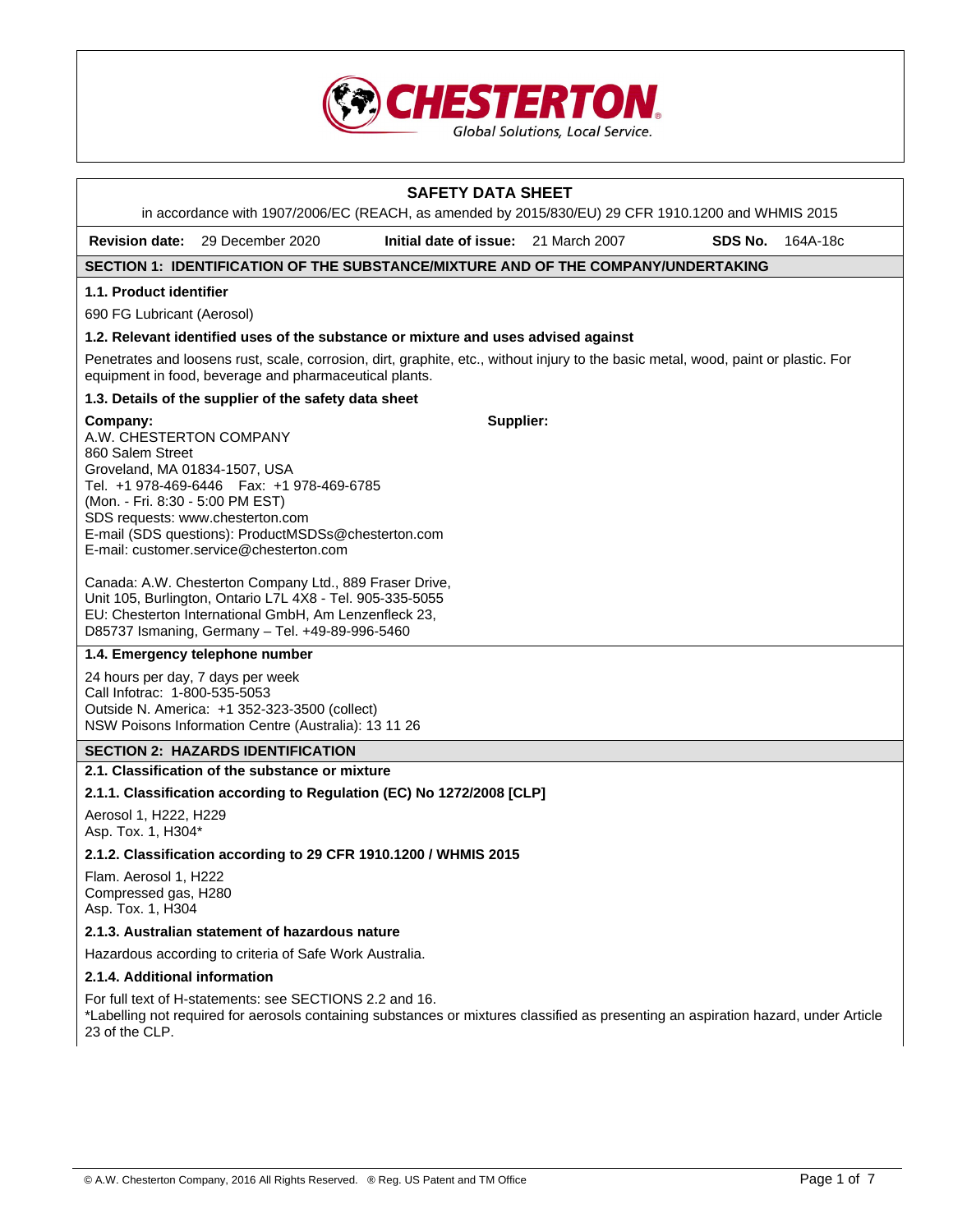| 2.2. Label elements                                                                                                                                                                                                   |                                                              |          |                                                                                                                                                                                                                                                                                                                                                                                                                        |                                             |                                                                    |  |  |
|-----------------------------------------------------------------------------------------------------------------------------------------------------------------------------------------------------------------------|--------------------------------------------------------------|----------|------------------------------------------------------------------------------------------------------------------------------------------------------------------------------------------------------------------------------------------------------------------------------------------------------------------------------------------------------------------------------------------------------------------------|---------------------------------------------|--------------------------------------------------------------------|--|--|
| 2.2.1. Labelling according to Regulation (EC) No 1272/2008 [CLP]                                                                                                                                                      |                                                              |          |                                                                                                                                                                                                                                                                                                                                                                                                                        |                                             |                                                                    |  |  |
| <b>Hazard pictograms:</b>                                                                                                                                                                                             |                                                              |          |                                                                                                                                                                                                                                                                                                                                                                                                                        |                                             |                                                                    |  |  |
| Signal word:                                                                                                                                                                                                          | Danger                                                       |          |                                                                                                                                                                                                                                                                                                                                                                                                                        |                                             |                                                                    |  |  |
| <b>Hazard statements:</b>                                                                                                                                                                                             | H <sub>222</sub><br>H <sub>229</sub>                         |          | Extremely flammable aerosol.                                                                                                                                                                                                                                                                                                                                                                                           | Pressurized container: May burst if heated. |                                                                    |  |  |
| <b>Precautionary statements:</b>                                                                                                                                                                                      | P210<br>P211<br>P251<br>P301/310<br>P331<br>P403<br>P410/412 |          | Keep away from heat, hot surfaces, sparks, open flames and other ignition sources.<br>No smoking.<br>Do not spray on an open flame or other ignition source.<br>Do not pierce or burn, even after use.<br>IF SWALLOWED: Immediately call a POISON CENTER or doctor/physician.<br>Do NOT induce vomiting.<br>Store in a well-ventilated place.<br>Protect from sunlight. Do not expose to temperatures exceeding 50 °C. |                                             |                                                                    |  |  |
| <b>Supplemental information:</b>                                                                                                                                                                                      | None                                                         |          |                                                                                                                                                                                                                                                                                                                                                                                                                        |                                             |                                                                    |  |  |
| 2.2.2. Labelling according to 29 CFR 1910.1200 / WHMIS 2015                                                                                                                                                           |                                                              |          |                                                                                                                                                                                                                                                                                                                                                                                                                        |                                             |                                                                    |  |  |
| <b>Hazard pictograms:</b>                                                                                                                                                                                             |                                                              |          |                                                                                                                                                                                                                                                                                                                                                                                                                        |                                             |                                                                    |  |  |
| Signal word:                                                                                                                                                                                                          | Danger                                                       |          |                                                                                                                                                                                                                                                                                                                                                                                                                        |                                             |                                                                    |  |  |
| <b>Hazard statements:</b>                                                                                                                                                                                             | H <sub>222</sub><br>H <sub>280</sub><br>H304                 |          | Extremely flammable aerosol.<br>Contains gas under pressure; may explode if heated.<br>May be fatal if swallowed and enters airways.                                                                                                                                                                                                                                                                                   |                                             |                                                                    |  |  |
| <b>Precautionary statements:</b>                                                                                                                                                                                      | P210                                                         |          | Keep away from heat, hot surfaces, sparks, open flames and other ignition sources.                                                                                                                                                                                                                                                                                                                                     |                                             |                                                                    |  |  |
|                                                                                                                                                                                                                       | P211<br>P251<br>P301/310<br>P331<br>P403<br>P410/412         |          | No smoking.<br>Do not spray on an open flame or other ignition source.<br>Do not pierce or burn, even after use.<br>IF SWALLOWED: Immediately call a POISON CENTER or doctor/physician.<br>Do NOT induce vomiting.<br>Store in a well-ventilated place.<br>Protect from sunlight. Do not expose to temperatures exceeding 50 °C.                                                                                       |                                             |                                                                    |  |  |
| <b>Supplemental information:</b>                                                                                                                                                                                      | None                                                         |          |                                                                                                                                                                                                                                                                                                                                                                                                                        |                                             |                                                                    |  |  |
| 2.3. Other hazards                                                                                                                                                                                                    |                                                              |          |                                                                                                                                                                                                                                                                                                                                                                                                                        |                                             |                                                                    |  |  |
| None                                                                                                                                                                                                                  |                                                              |          |                                                                                                                                                                                                                                                                                                                                                                                                                        |                                             |                                                                    |  |  |
| <b>SECTION 3: COMPOSITION/INFORMATION ON INGREDIENTS</b>                                                                                                                                                              |                                                              |          |                                                                                                                                                                                                                                                                                                                                                                                                                        |                                             |                                                                    |  |  |
| 3.2. Mixtures                                                                                                                                                                                                         |                                                              |          |                                                                                                                                                                                                                                                                                                                                                                                                                        |                                             |                                                                    |  |  |
| Hazardous Ingredients <sup>1</sup>                                                                                                                                                                                    |                                                              | % Wt.    | <b>CAS No./</b><br>EC No.                                                                                                                                                                                                                                                                                                                                                                                              | <b>REACH</b><br>Reg. No.                    | <b>CLP/GHS Classification</b>                                      |  |  |
| White mineral oil (petroleum)                                                                                                                                                                                         |                                                              | 85-95    | 8042-47-5                                                                                                                                                                                                                                                                                                                                                                                                              | <b>NA</b>                                   | Asp. Tox. 1, H304                                                  |  |  |
| Propane                                                                                                                                                                                                               |                                                              | $5 - 10$ | 232-455-8<br>74-98-6<br>200-827-9                                                                                                                                                                                                                                                                                                                                                                                      | <b>NA</b>                                   | Flam. Gas 1, H220<br>Press. Gas (Liq.)<br>Simple Asphyx. (US/Can.) |  |  |
| For full text of H-statements: see SECTION 16.                                                                                                                                                                        |                                                              |          |                                                                                                                                                                                                                                                                                                                                                                                                                        |                                             |                                                                    |  |  |
| <sup>1</sup> Classified according to: *29 CFR 1910.1200, 1915, 1916, 1917, Mass. Right-to-Know Law (ch. 40, M.G.LO. 111F), California Proposition 65<br>*1272/2008/EC, REACH<br>* WHMIS 2015<br>* Safe Work Australia |                                                              |          |                                                                                                                                                                                                                                                                                                                                                                                                                        |                                             |                                                                    |  |  |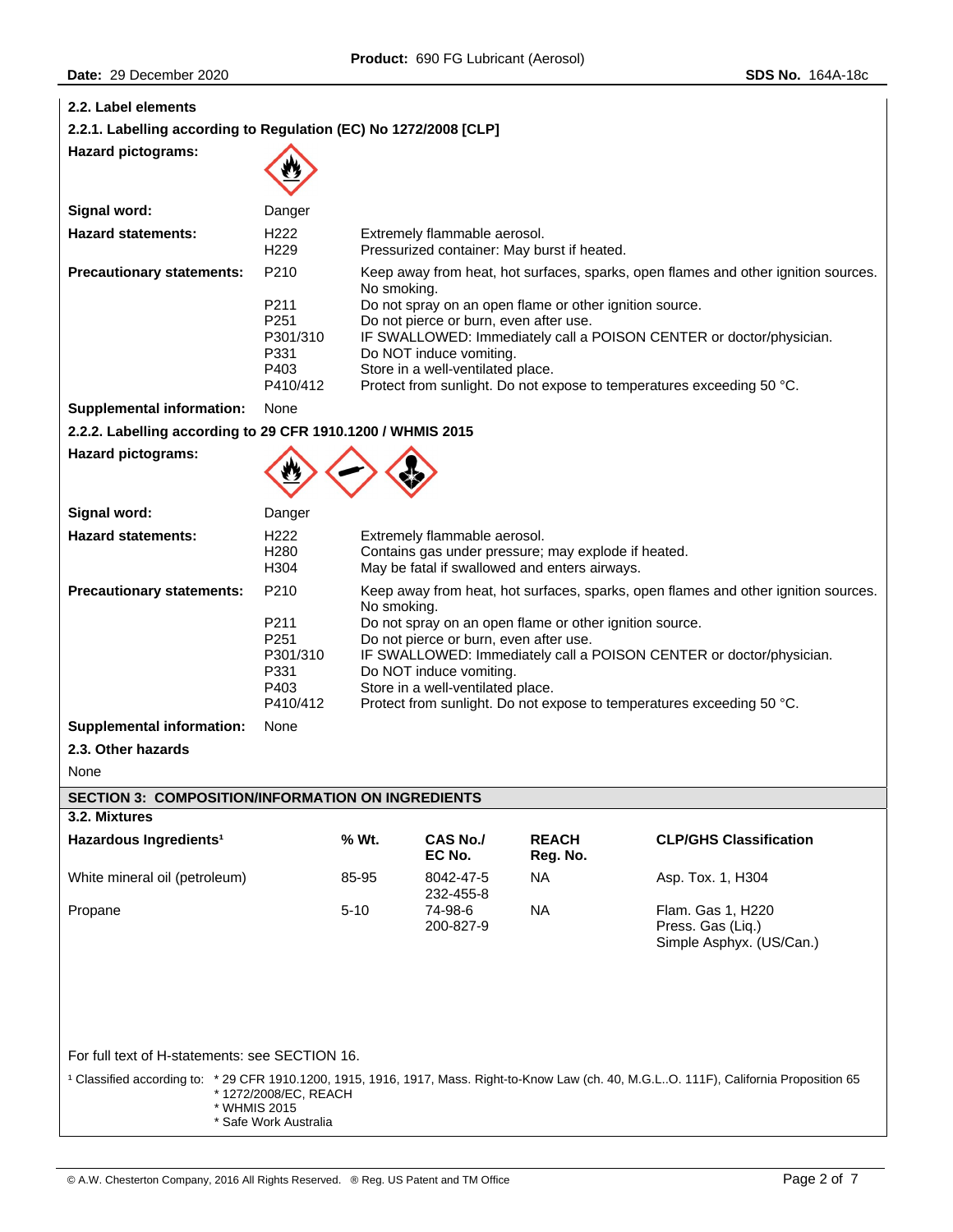# **SECTION 4: FIRST AID MEASURES**

# **4.1. Description of first aid measures**

**Inhalation:** Remove to fresh air. If not breathing, administer artificial respiration. Contact physician.

**Skin contact:** Wash skin with soap and water. Contact physician if irritation persists.

**Eye contact:** Flush eyes for at least 15 minutes with large amounts of water. Contact physician if irritation persists.

**Ingestion:** Do not induce vomiting. Contact physician immediately.

## **4.2. Most important symptoms and effects, both acute and delayed**

Aspiration into the lungs may cause chemical pneumonitis or pulmonary oedema.

### **4.3. Indication of any immediate medical attention and special treatment needed**

Treat symptoms.

#### **SECTION 5: FIREFIGHTING MEASURES**

#### **5.1. Extinguishing media**

**Suitable extinguishing media:** Carbon dioxide, dry chemical, foam or water fog

**Unsuitable extinguishing media:** High volume water jet

## **5.2. Special hazards arising from the substance or mixture**

Pressurized containers, when heated, are a potential explosive hazard. Water may cause frothing.

#### **5.3. Advice for firefighters**

Cool containers with water. Recommend Firefighters wear self-contained breathing apparatus.

**Flammability Classification:** not determined

**HAZCHEM Emergency Action Code:** 2 **Y**

### **SECTION 6: ACCIDENTAL RELEASE MEASURES**

# **6.1. Personal precautions, protective equipment and emergency procedures**

Evacuate area. Provide adequate ventilation. Utilize exposure controls and personal protection as specified in Section 8.

### **6.2. Environmental Precautions**

Keep out of sewers, streams and waterways.

#### **6.3. Methods and material for containment and cleaning up**

Contain spill to a small area. Keep away from sources of ignition - No smoking. If removal of ignition sources is not possible, then flush material away with water. Pick up with absorbent material (sand, sawdust, clay, etc.) and place in a suitable container for disposal.

### **6.4. Reference to other sections**

Refer to section 13 for disposal advice.

### **SECTION 7: HANDLING AND STORAGE**

### **7.1. Precautions for safe handling**

Do not spray on a naked flame or any incandescent material. Keep away from sources of ignition - No Smoking. Observe good work practice - avoid eating, drinking and smoking in the work area while using any hydrocarbons. Utilize exposure controls and personal protection as specified in Section 8.

### **7.2. Conditions for safe storage, including any incompatibilities**

Pressurized container: protect from sunlight and do not expose to temperatures exceeding 50°C (120°F). Do not pierce or burn, even after use.

### **7.3. Specific end use(s)**

No special precautions.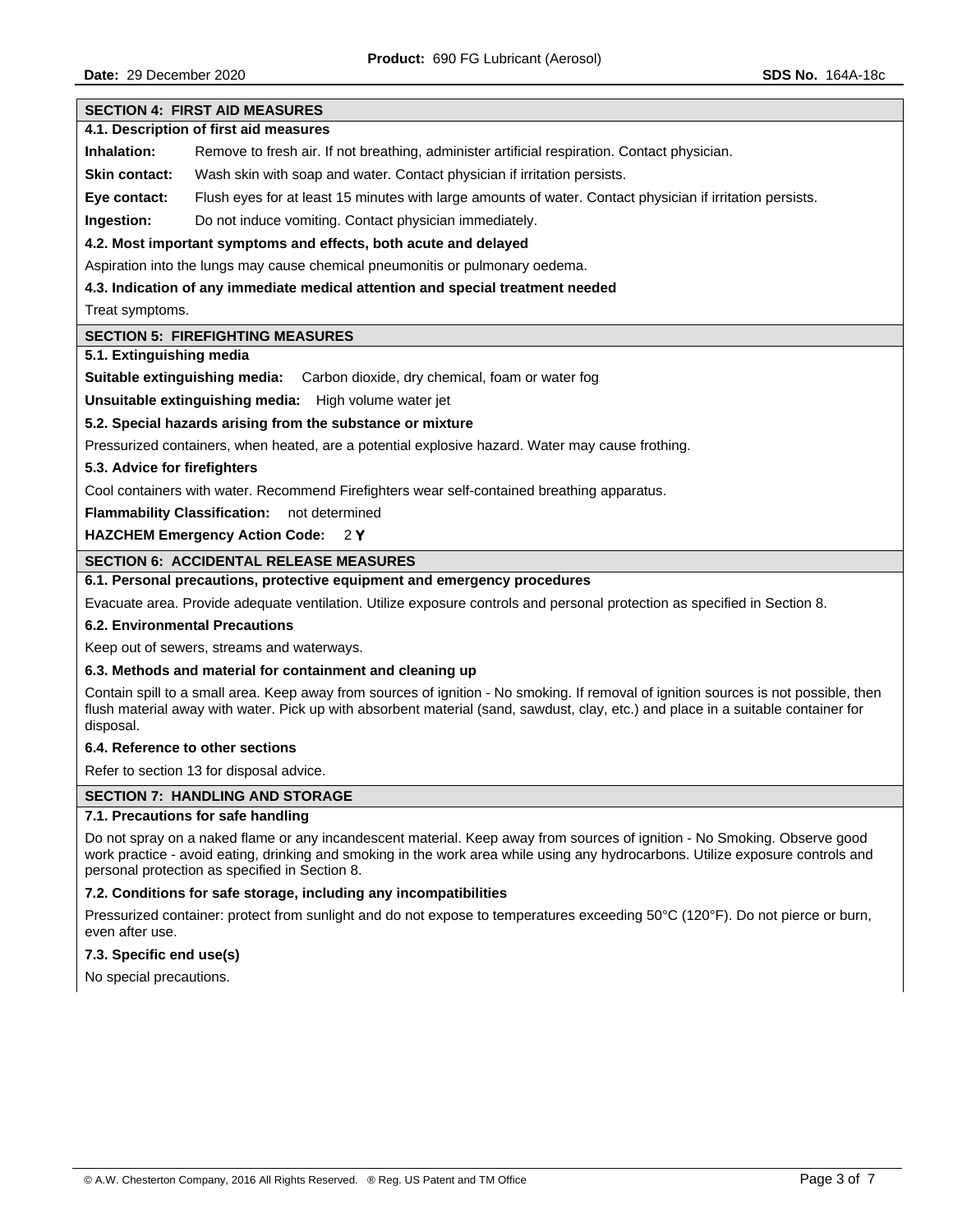| <b>SECTION 8: EXPOSURE CONTROLS/PERSONAL PROTECTION</b>                                                                                                                                                                      |                                                                                                                             |                   |                              |                                                       |                               |                                  |                             |                   |
|------------------------------------------------------------------------------------------------------------------------------------------------------------------------------------------------------------------------------|-----------------------------------------------------------------------------------------------------------------------------|-------------------|------------------------------|-------------------------------------------------------|-------------------------------|----------------------------------|-----------------------------|-------------------|
| 8.1. Control parameters                                                                                                                                                                                                      |                                                                                                                             |                   |                              |                                                       |                               |                                  |                             |                   |
| Occupational exposure limit values                                                                                                                                                                                           |                                                                                                                             |                   |                              |                                                       |                               |                                  |                             |                   |
| Ingredients                                                                                                                                                                                                                  | OSHA PEL <sup>1</sup>                                                                                                       |                   | <b>ACGIH TLV<sup>2</sup></b> |                                                       | UK WEL <sup>3</sup>           |                                  | <b>AUSTRALIA ES4</b>        |                   |
|                                                                                                                                                                                                                              | ppm                                                                                                                         | mg/m <sup>3</sup> | ppm                          | mg/m <sup>3</sup>                                     | ppm                           | mg/m <sup>3</sup>                | ppm                         | mg/m <sup>3</sup> |
| Oil mist, mineral                                                                                                                                                                                                            |                                                                                                                             | 5<br>1800         | $\star$                      | 5                                                     |                               |                                  |                             | 5                 |
| Propane                                                                                                                                                                                                                      | 1000                                                                                                                        |                   |                              |                                                       |                               |                                  |                             |                   |
|                                                                                                                                                                                                                              |                                                                                                                             |                   |                              |                                                       |                               |                                  |                             |                   |
|                                                                                                                                                                                                                              |                                                                                                                             |                   |                              |                                                       |                               |                                  |                             |                   |
|                                                                                                                                                                                                                              |                                                                                                                             |                   |                              |                                                       |                               |                                  |                             |                   |
| *Simple asphyxiant.<br><sup>1</sup> United States Occupational Health & Safety Administration permissible exposure limits.<br><sup>2</sup> American Conference of Governmental Industrial Hygienists threshold limit values. |                                                                                                                             |                   |                              |                                                       |                               |                                  |                             |                   |
| <sup>3</sup> EH40 Workplace exposure limits, Health & Safety Executive<br>4 Adopted National Exposure Standards for Atmospheric Contaminants in the Occupational Environment [NOHSC:1003].                                   |                                                                                                                             |                   |                              |                                                       |                               |                                  |                             |                   |
| 8.2. Exposure controls                                                                                                                                                                                                       |                                                                                                                             |                   |                              |                                                       |                               |                                  |                             |                   |
| 8.2.1. Engineering measures                                                                                                                                                                                                  |                                                                                                                             |                   |                              |                                                       |                               |                                  |                             |                   |
| Use only in well-ventilated areas. If exposure limits are exceeded, provide adequate ventilation.                                                                                                                            |                                                                                                                             |                   |                              |                                                       |                               |                                  |                             |                   |
| 8.2.2. Individual protection measures                                                                                                                                                                                        |                                                                                                                             |                   |                              |                                                       |                               |                                  |                             |                   |
| <b>Respiratory protection:</b>                                                                                                                                                                                               | Not normally needed. If exposure limits are exceeded, use approved organic vapor respirator (e.g.,<br>EN filter type A/P2). |                   |                              |                                                       |                               |                                  |                             |                   |
| Protective gloves:                                                                                                                                                                                                           | Not normally needed.                                                                                                        |                   |                              |                                                       |                               |                                  |                             |                   |
| Eye and face protection:                                                                                                                                                                                                     | Safety goggles or glasses.                                                                                                  |                   |                              |                                                       |                               |                                  |                             |                   |
| Other:                                                                                                                                                                                                                       | None                                                                                                                        |                   |                              |                                                       |                               |                                  |                             |                   |
| 8.2.3. Environmental exposure controls                                                                                                                                                                                       |                                                                                                                             |                   |                              |                                                       |                               |                                  |                             |                   |
| Refer to sections 6 and 12.                                                                                                                                                                                                  |                                                                                                                             |                   |                              |                                                       |                               |                                  |                             |                   |
| <b>SECTION 9: PHYSICAL AND CHEMICAL PROPERTIES</b>                                                                                                                                                                           |                                                                                                                             |                   |                              |                                                       |                               |                                  |                             |                   |
| 9.1. Information on basic physical and chemical properties                                                                                                                                                                   |                                                                                                                             |                   |                              |                                                       |                               |                                  |                             |                   |
| <b>Physical state</b>                                                                                                                                                                                                        | liquid                                                                                                                      |                   | Odour                        |                                                       |                               | odorless                         |                             |                   |
| <b>Colour</b><br>Initial boiling point                                                                                                                                                                                       | colorless<br>299°C (570°F), product only                                                                                    |                   |                              | <b>Odour threshold</b><br>Vapour pressure $@$ 20 $°C$ |                               | not determined<br>not determined |                             |                   |
| <b>Melting point</b>                                                                                                                                                                                                         | not determined                                                                                                              |                   |                              | % Aromatics by weight                                 |                               | 0%                               |                             |                   |
| % Volatile (by volume)                                                                                                                                                                                                       | 0%, product only                                                                                                            |                   | рH                           |                                                       |                               | not applicable                   |                             |                   |
| <b>Flash point</b>                                                                                                                                                                                                           | 171°C (340°F)                                                                                                               |                   |                              | <b>Relative density</b>                               |                               |                                  | 0.88 kg/l, product only     |                   |
| <b>Method</b><br><b>Viscosity</b>                                                                                                                                                                                            | Open Cup, product only<br>$< 100$ cps                                                                                       |                   |                              | Weight per volume<br><b>Coefficient (water/oil)</b>   |                               | $\leq 1$                         | 7.32 lbs/gal., product only |                   |
| <b>Autoignition temperature</b>                                                                                                                                                                                              | not determined                                                                                                              |                   |                              | Vapour density (air=1)                                |                               | >1                               |                             |                   |
| <b>Decomposition temperature</b>                                                                                                                                                                                             | no data available                                                                                                           |                   |                              |                                                       | Rate of evaporation (ether=1) | $\leq 1$                         |                             |                   |
| <b>Upper/lower flammability or</b>                                                                                                                                                                                           | not determined                                                                                                              |                   |                              | Solubility in water                                   |                               | negligible                       |                             |                   |
| explosive limits<br>Flammability (solid, gas)<br><b>Explosive properties</b>                                                                                                                                                 | not applicable<br>not applicable                                                                                            |                   |                              | <b>Oxidising properties</b>                           |                               | not applicable                   |                             |                   |
| 9.2. Other information                                                                                                                                                                                                       |                                                                                                                             |                   |                              |                                                       |                               |                                  |                             |                   |
| Kinematic viscosity at 40°C: 17.93 cst (product only).                                                                                                                                                                       |                                                                                                                             |                   |                              |                                                       |                               |                                  |                             |                   |
| <b>SECTION 10: STABILITY AND REACTIVITY</b>                                                                                                                                                                                  |                                                                                                                             |                   |                              |                                                       |                               |                                  |                             |                   |
| 10.1. Reactivity                                                                                                                                                                                                             |                                                                                                                             |                   |                              |                                                       |                               |                                  |                             |                   |
| Refer to sections 10.3 and 10.5.                                                                                                                                                                                             |                                                                                                                             |                   |                              |                                                       |                               |                                  |                             |                   |
| 10.2. Chemical stability                                                                                                                                                                                                     |                                                                                                                             |                   |                              |                                                       |                               |                                  |                             |                   |
| <b>Stable</b>                                                                                                                                                                                                                |                                                                                                                             |                   |                              |                                                       |                               |                                  |                             |                   |
| 10.3. Possibility of hazardous reactions                                                                                                                                                                                     |                                                                                                                             |                   |                              |                                                       |                               |                                  |                             |                   |
| No dangerous reactions known under conditions of normal use.                                                                                                                                                                 |                                                                                                                             |                   |                              |                                                       |                               |                                  |                             |                   |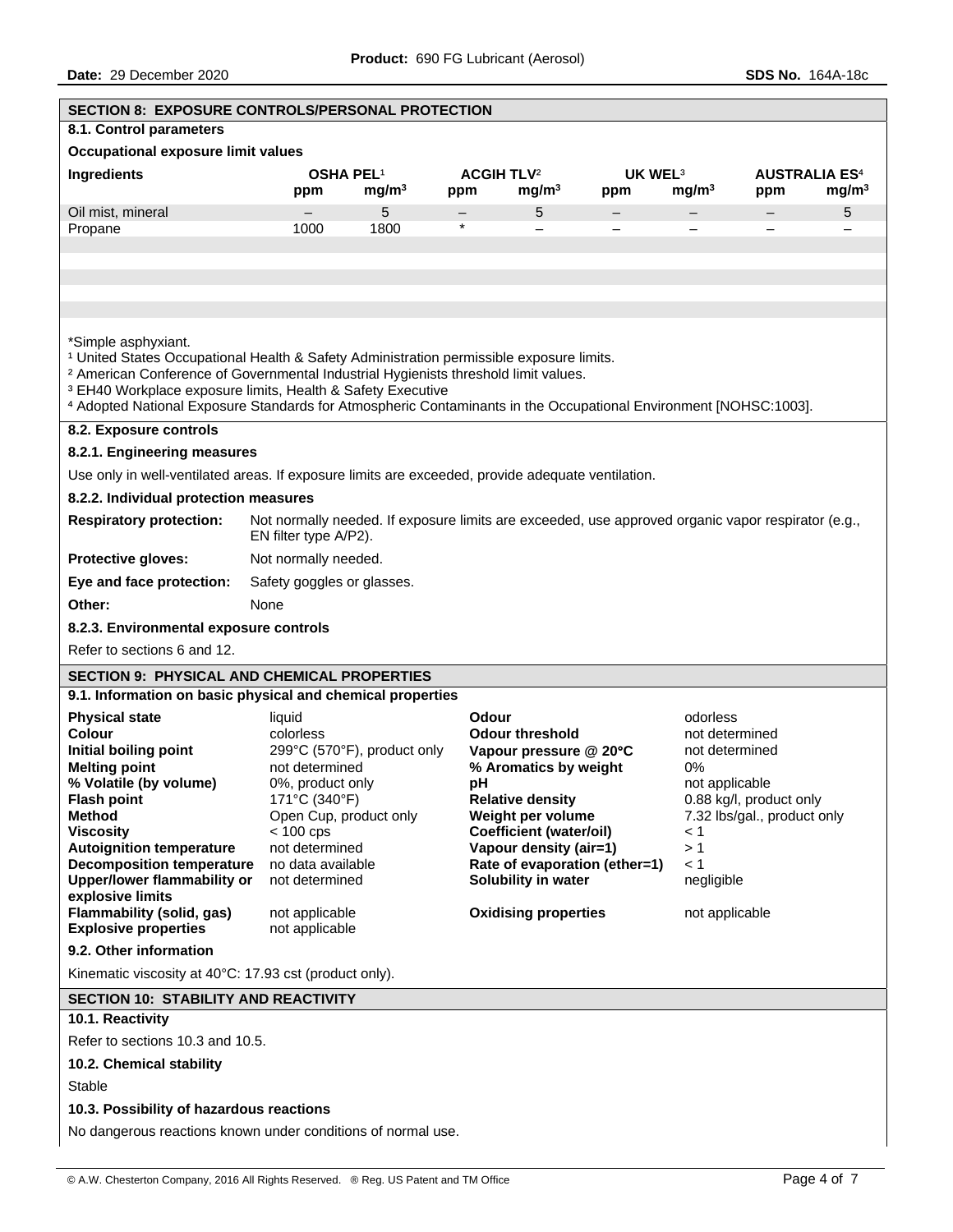| 10.4. Conditions to avoid                                                                                                                                                                           |                                                                                                                                                                                                                                                                                                     |                    |              |  |  |
|-----------------------------------------------------------------------------------------------------------------------------------------------------------------------------------------------------|-----------------------------------------------------------------------------------------------------------------------------------------------------------------------------------------------------------------------------------------------------------------------------------------------------|--------------------|--------------|--|--|
| Open flames, heat, sparks and red hot surfaces.                                                                                                                                                     |                                                                                                                                                                                                                                                                                                     |                    |              |  |  |
| 10.5. Incompatible materials                                                                                                                                                                        |                                                                                                                                                                                                                                                                                                     |                    |              |  |  |
|                                                                                                                                                                                                     | Strong oxidizers like liquid Chlorine and concentrated Oxygen.                                                                                                                                                                                                                                      |                    |              |  |  |
| 10.6. Hazardous decomposition products                                                                                                                                                              |                                                                                                                                                                                                                                                                                                     |                    |              |  |  |
| Carbon Monoxide, Carbon Dioxide and other toxic fumes.                                                                                                                                              |                                                                                                                                                                                                                                                                                                     |                    |              |  |  |
| <b>SECTION 11: TOXICOLOGICAL INFORMATION</b>                                                                                                                                                        |                                                                                                                                                                                                                                                                                                     |                    |              |  |  |
| 11.1. Information on toxicological effects                                                                                                                                                          |                                                                                                                                                                                                                                                                                                     |                    |              |  |  |
| <b>Primary route of exposure</b><br>under normal use:                                                                                                                                               | Inhalation, skin and eye contact.                                                                                                                                                                                                                                                                   |                    |              |  |  |
| Acute toxicity -                                                                                                                                                                                    |                                                                                                                                                                                                                                                                                                     |                    |              |  |  |
| Oral:                                                                                                                                                                                               | Based on available data on components, the classification criteria are not met.                                                                                                                                                                                                                     |                    |              |  |  |
|                                                                                                                                                                                                     | Substance                                                                                                                                                                                                                                                                                           | Test               | Result       |  |  |
|                                                                                                                                                                                                     | White mineral oil (petroleum)                                                                                                                                                                                                                                                                       | LD50, rat          | > 5000 mg/kg |  |  |
| Dermal:                                                                                                                                                                                             | Based on available data on components, the classification criteria are not met.                                                                                                                                                                                                                     |                    |              |  |  |
|                                                                                                                                                                                                     | Substance                                                                                                                                                                                                                                                                                           | Test               | Result       |  |  |
|                                                                                                                                                                                                     | White mineral oil (petroleum)                                                                                                                                                                                                                                                                       | LD50, rabbit       | > 2000 mg/kg |  |  |
| Inhalation:                                                                                                                                                                                         | Based on available data on components, the classification criteria are not met.                                                                                                                                                                                                                     |                    |              |  |  |
|                                                                                                                                                                                                     | Substance                                                                                                                                                                                                                                                                                           | <b>Test</b>        | Result       |  |  |
|                                                                                                                                                                                                     | White mineral oil (petroleum)                                                                                                                                                                                                                                                                       | LC50, rat, 4 hours | $> 5$ mg/l   |  |  |
|                                                                                                                                                                                                     | Propane                                                                                                                                                                                                                                                                                             | LC50, rat, 4 hours | 658 mg/l     |  |  |
| <b>Skin corrosion/irritation:</b>                                                                                                                                                                   | White mineral oil (petroleum): Not irritating.                                                                                                                                                                                                                                                      |                    |              |  |  |
| Serious eye damage/<br>irritation:                                                                                                                                                                  | White mineral oil (petroleum): Not irritating.                                                                                                                                                                                                                                                      |                    |              |  |  |
| <b>Respiratory or skin</b><br>sensitisation:                                                                                                                                                        | No information available                                                                                                                                                                                                                                                                            |                    |              |  |  |
| Germ cell mutagenicity:                                                                                                                                                                             | No information available                                                                                                                                                                                                                                                                            |                    |              |  |  |
| Carcinogenicity:                                                                                                                                                                                    | As per 29 CFR 1910.1200 (Hazard Communication), this product contains no carcinogens as listed<br>by the National Toxicology Program (NTP), the International Agency for Research on Cancer<br>(IARC), the Occupational Safety and Health Administration (OSHA) or Regulation (EC) No<br>1272/2008. |                    |              |  |  |
| <b>Reproductive toxicity:</b>                                                                                                                                                                       | No information available                                                                                                                                                                                                                                                                            |                    |              |  |  |
| <b>STOT-single exposure:</b>                                                                                                                                                                        | No information available                                                                                                                                                                                                                                                                            |                    |              |  |  |
| <b>STOT-repeated exposure:</b>                                                                                                                                                                      | No information available                                                                                                                                                                                                                                                                            |                    |              |  |  |
| <b>Aspiration hazard:</b>                                                                                                                                                                           | Aspiration into the lungs may cause chemical pneumonitis or pulmonary oedema.                                                                                                                                                                                                                       |                    |              |  |  |
| <b>Other information:</b>                                                                                                                                                                           | None known                                                                                                                                                                                                                                                                                          |                    |              |  |  |
| <b>SECTION 12: ECOLOGICAL INFORMATION</b>                                                                                                                                                           |                                                                                                                                                                                                                                                                                                     |                    |              |  |  |
| Ecotoxicological data have not been determined specifically for this product. The information given below is based on a knowledge<br>of the components and the ecotoxicology of similar substances. |                                                                                                                                                                                                                                                                                                     |                    |              |  |  |

# **12.1. Toxicity**

Oil products, improperly released to the environment, can cause ground and water pollution.

# **12.2. Persistence and degradability**

The product is not readily biodegradable to OECD criteria but is inherently biodegradable.

## **12.3. Bioaccumulative potential**

No information available

## **12.4. Mobility in soil**

Liquid. Solubility in water: negligible. In determining environmental mobility, consider the product's physical and chemical properties (see Section 9). White mineral oil (petroleum): expected to exhibit low mobility in soil.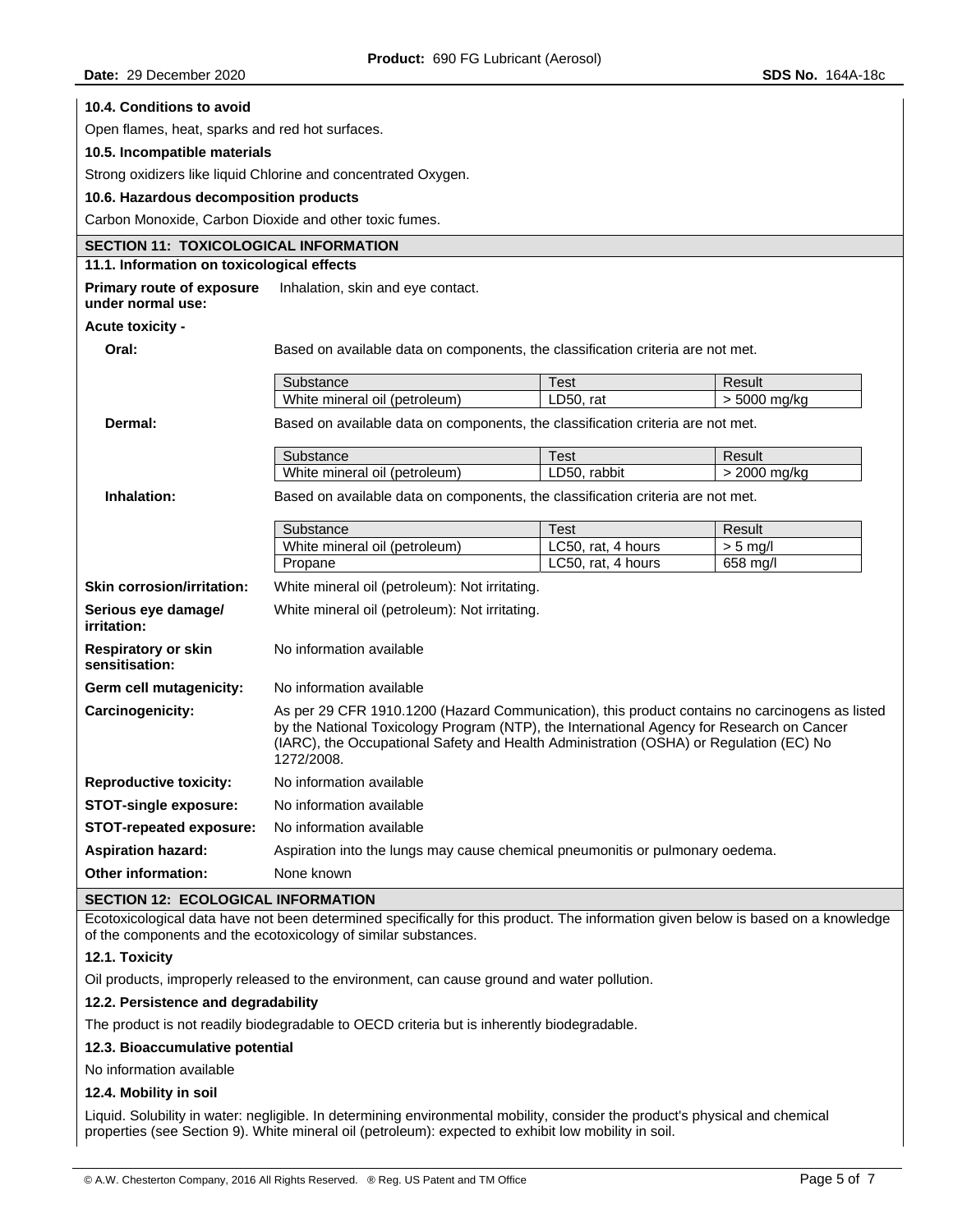## **12.5. Results of PBT and vPvB assessment**

Not available

# **12.6. Other adverse effects**

None known

## **SECTION 13: DISPOSAL CONSIDERATIONS**

### **13.1. Waste treatment methods**

Incinerate absorbed material with a properly licensed facility. Incinerate or fuel blend spent or unused product. Incinerate pressurized containers at an approved facility. Check local, state and national/federal regulations and comply with the most stringent requirement. This product is classified as a hazardous waste according to 2008/98/EC.

# **SECTION 14: TRANSPORT INFORMATION 14.1. UN number ADR/RID/ADN/IMDG/ICAO:** UN1950 **TDG:** UN1950<br>
US DOT: UN1950 US DOT: **14.2. UN proper shipping name ICAO: Aerosols, Flammable IMDG:** Aerosols **ADR/RID/ADN:** Aerosols, *flammable* **TDG:** Aerosols, *flammable* US DOT: **All Aerosols**, *flammable* **14.3. Transport hazard class(es) ADR/RID/ADN/IMDG/ICAO:** 2.1 **TDG:** 2.1 **US DOT:** 2.1 **14.4. Packing group ADR/RID/ADN/IMDG/ICAO:** NOT APPLICABLE **TDG:** NOT APPLICABLE<br>
US DOT: NOT APPLICABLE **NOT APPLICABLE 14.5. Environmental hazards**  NO ENVIRONMENTAL HAZARDS **14.6. Special precautions for user**  NO SPECIAL PRECAUTIONS FOR USER **14.7. Transport in bulk according to Annex II of MARPOL73/78 and the IBC Code**  NOT APPLICABLE **14.8. Other information US DOT:** Shipped as Limited Quantity in packaging having a rated capacity gross weight of 66 lb. or less (49 CFR 173.306(a),(3),(i)). ERG NO. 126 **IMDG:** EmS. F-D, S-U, Shipped as Limited Quantity **ADR:** Classification code 5F, Tunnel restriction code (E), Shipped as Limited Quantity **SECTION 15: REGULATORY INFORMATION 15.1. Safety, health and environmental regulations/legislation specific for the substance or mixture 15.1.1. EU regulations Authorisations under Title VII:** Not applicable **Restrictions under Title VIII:** None **Other EU regulations:** Directive 75/324/EEC on the approximation of the laws of the Member States relating to aerosol dispensers. **15.1.2. National regulations US EPA SARA TITLE III 312 Hazards: 313 Chemicals:**  Immediate None **Fire** Pressure Release **Other national regulations:** National implementation of the EC Directive referred to in section 15.1.1. **15.2. Chemical safety assessment**  No Chemical Safety Assessment has been carried out for this substance/mixture by the supplier.